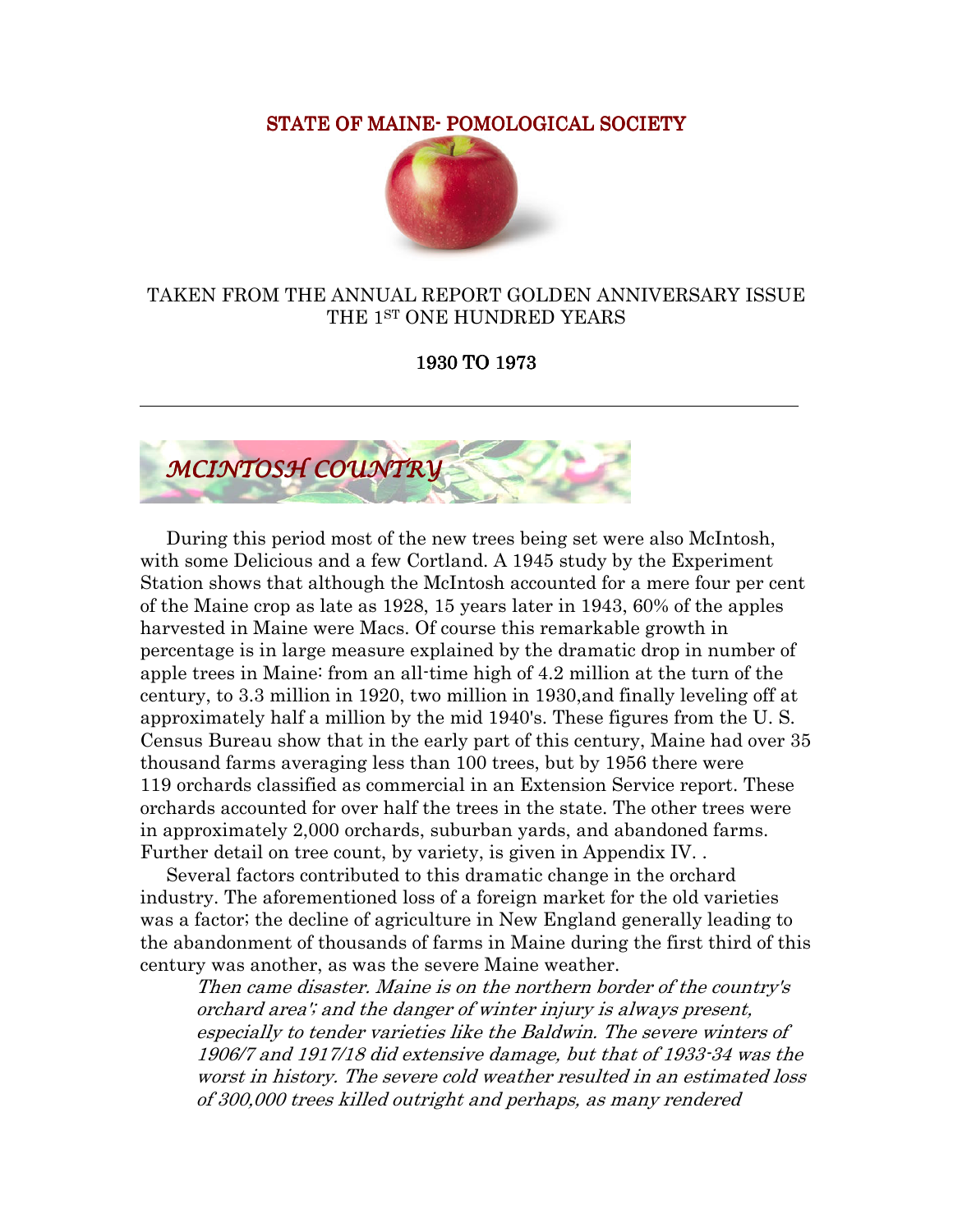worthless. Hundreds of orchardists found themselves out of business and the work and care of a lifetime destroyed. Baldwins and Ben Davis suffered most, but the freezing weather was no respecter of varieties. - Clarence A. Day, from Farming in Maine 1860-1940. p. 104-5 –

 Another factor in the change during the 20's and 30's of orcharding from a family farm sideline to a major business was that the McIntosh finally became recognized, again in Clarence Day's words, as "King of Maine Orchards". By severe over-simplification we can divide the first century or the Maine State Pomological Society into two fifty-year spans. The first was spent searching for at least one variety ideally suited to Maine's unique climate and soil. By the 1920's nearly all members were convinced that the McIntosh, a chance seedling from Ontario, was the apple for Maine, and the Society since that time has been primarily concerned with continually improving methods of growing and marketing the Maine Mac.



 Following the severe winter of 1933/34 two problems were uppermost in the minds of Maine orchardists - what to do with the hundreds of thousands of dead and dying trees that were breeding grounds for orchard pests, and how to avoid a repetition of the disaster. Prompt action on the part of President H. W. Peck and other Society leaders, with the cooperation of many state officials, notably Governor Louis Brann, resulted in over 200,000 trees being removed by the CCC, FERA and other government agencies.

 The second problem was not as speedily resolved. The answer was apparent - use a hardy interstock. This was not a new theory. It was discussed in 1972 by S. F. Perley of Naples who urged Maine orchardists to plant hardy seedlings and graft them in the limbs. However no research and little act ion followed. Several hardy interstocks had been tested and proven in the 1920's, especially in Iowa and at the East Mailing Research Station in Kent. England, but little interest had been shown in Maine. The Virginia Crab and Hibernal seemed to offer the most promise for Maine growers when interest suddenly developed in the 1930's. Unfortunately, the supply remained limited for several years.

 In a detailed discussion of "Winter Injury to Apple Trees" in 1936 Mr. MT Hilbron of the Experiment Station explained that little damage is done by severe cold during mid-winter, when trees are dormant and the wood is mature. In the spring, however, when the "sap is up" or in the fall before the cells arc matured. a cold snap can do much damage. He noted that every time we have had a severe winter the temperatures were abnormally low in November.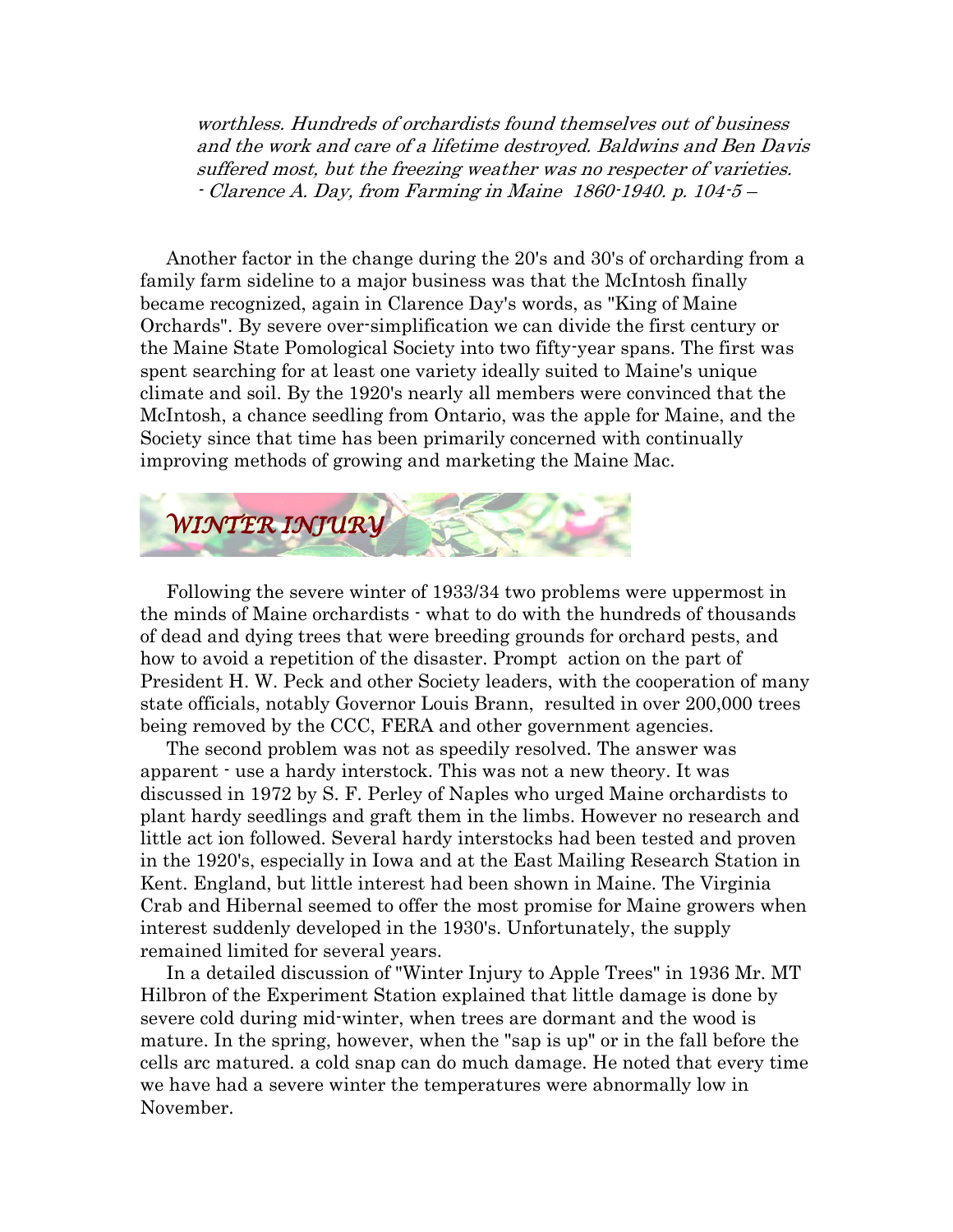Dr. Hilborn urged that all dead and dying wood be removed from living trees and the wounds treated.

By studying trees in all parts of the state and examining them under the microscope it is now known how much black-heart the tree can have, and when recovery is very doubtful if not impossible. When the next severe winter comes along, as it surely will, it will be possible to predict which trees are beyond recovery, and which trees have a good chance if disease is kept out.

- - Dr. Merle T. Hilborn, Orono - - 1936

The officers of the Society visited the Worcester Trades Show in 1937. They were impressed and voted to invite the other agricultural societies of the state to join in sponsoring a similar show in Maine in January of 1938. This was agreed upon and E. L. "Dick" Newdick of the Department of Agriculture was elected Chairman, a post he filled with distinction for many years. The Executive Committee of the Society voted to move the exhibition of fruit, and the annual meeting from November to January to coincide with the Trades Show. In the process, no annual meeting was held during the calendar year 1937, and there is no report bearing that date. Since that time it has been the practice to report the activities of one year under the following year's

 In 1938 the Society discussed in detail many problems of marketing especially advertising and quality control. It was decided to assist the New York and New England Apple Institute to a modest extent in the advertising line-but the problem of dealing with retailers, especially the chain stores which were fast replacing the corner grocery, was not satisfactorily resolved. In times of depression, apples were a luxury, and if the price was not quite low, they did not sell in volume.

I think we have left it too much to the chain stores and commission men. I know commission merchants. In marketing we consider that the job isn't done until that product gets to the consumer. Unless those apples arc in front of the person when she goes into the store, and in the condition she wants them, it doesn't do any good to grow the best apples. The orchardist is making a progressive move. He is following his product to market to do what he can do to insure satisfaction to the final buyer. He is listening carefully for the echo of the ring of the cash register.

Mr. Laurence A. Beveau, Extension Economist, N.J. 1938

 Throughout the 1930's a "90% Clean Apple Club" was run by the Extension Service. Each year several orchardists applied and their orchards were inspected. Those with at least 90% of the sample fruit being free of scab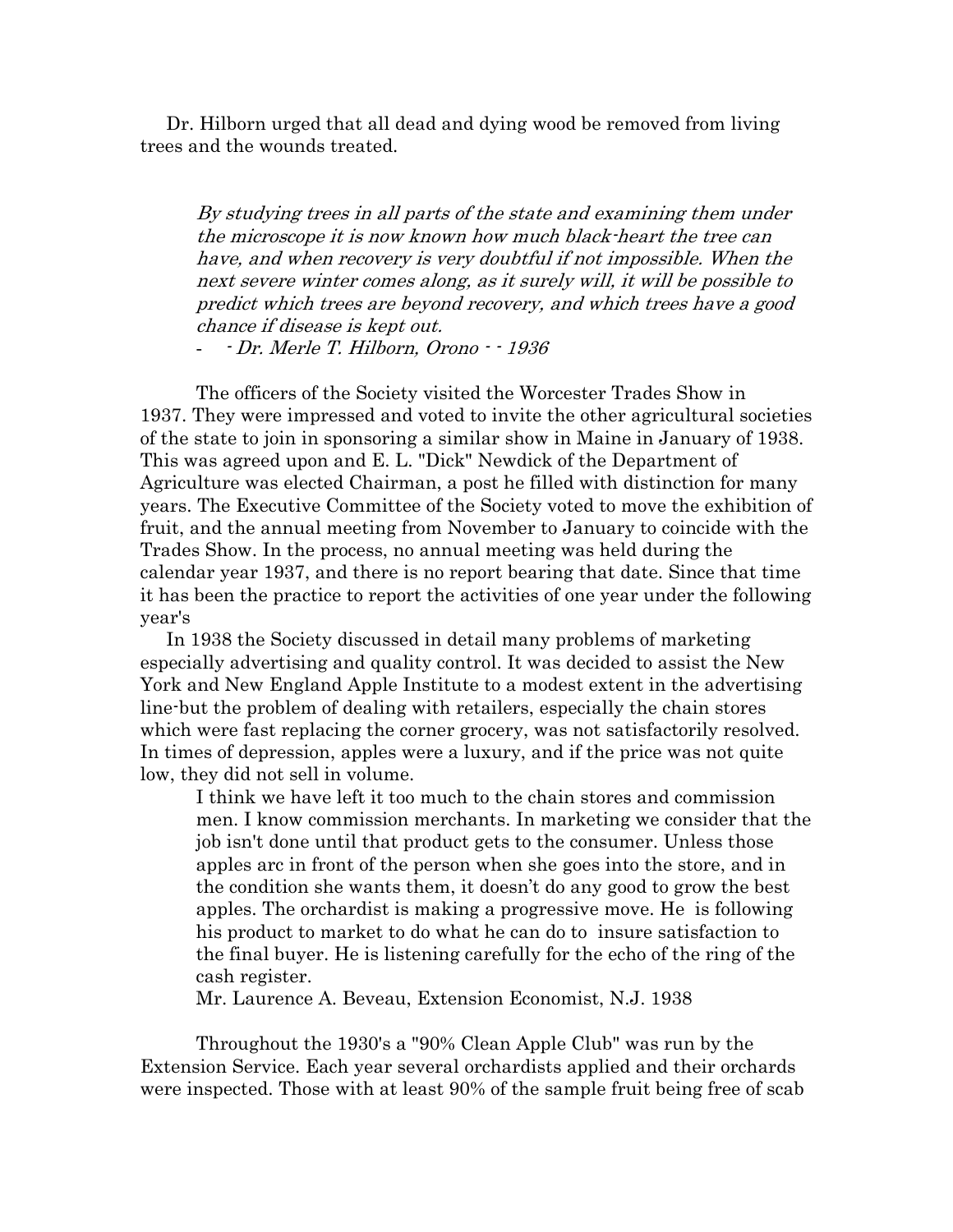or insect injury were awarded certificates. In 1937, which was called by Oscar Wyman, manager of the program, "the worst year to spray for 10 or 15 years", all 22 applicants qualified for at least one variety. Five of them had qualified each of the six years of the club's activities to that date Arthur Blanchard, Wilson Morse, Mrs. Catherine Perkins, Ernest Saunders, and Henry Wentworth.

 In 1940 the inspection program was changed from a contest to a service.

On this new inspection we said we would inspect anybody's apples even if knew he had 50% scab. It is simply a service to keep you posted on the blemishes you are getting. A lot of new men applied this year. The average scab infection was up this year a lot, but not in the orchards of the men who had been in the 90% Clean Apple Club and getting checked up. Those using three or four sprays got as clean fruit as those that used more. We found those with the small number of sprays put on a much heavier application, so here in Maine we are very thoroughly convinced that thorough coverage (is the key), and if you have any curculio trouble, put on one or two sprays, and one spray for the fruit fly.

- - Oscar Wyman, Extension Service - - 1940



 Little was said at Society meetings about storage construction during the 1920's and 1930's, but much work was being done. It is believed that the first refrigerated storage in Maine was constructed by Everett Sturtevant of Winthrop shortly after 1920. The earliest figures available show that in 1939 slightly over 100 thousand bushel of apples were in cold storage on Maine farms, and half again as many were in common storage. This represented nearly 60% of the 1939 crop. 15 years earlier, according to one of Dr. Charles Merchant's many valuable studies of the apple industry in Maine for the Experiment Sation, 86% of the Maine crop was marketed before December first, so that storage was not a major factor. Refrigerated storage was not essential for Maine orchardists of the 1920's who were growing primarily Baldwins, Spy's, and Ben Davis, all known for their keeping quality. When Maine growers began to recognize that Maine was indeed "McIntosh Country" then cold storage became an absolute necessity.

 Merle Hilborn reported in 1939 on Apple Tree Anthracnose, a serious canker forming disease. It was first found in the southern part of Oxford County in 1933. During the period 1933 to 1937 this disease spread slowly . In 1938 it began to spread rapidly and new infections were found in 30 orchards. By 1939 it was found throughout the apple growing area of Maine.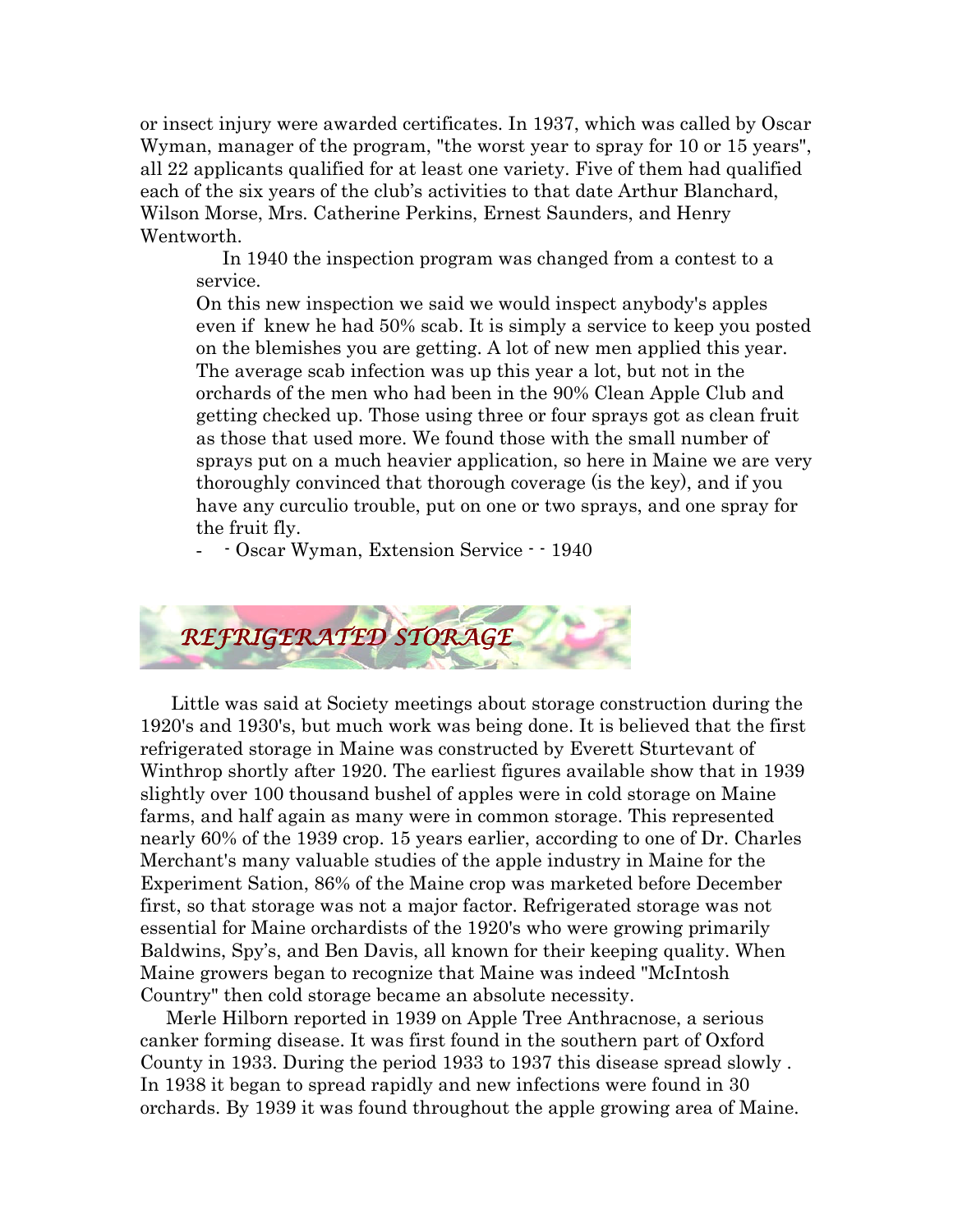It should be noted that the hurricane of September 21, 1939, did considerable damage to the crop and trees, talking off as much as 80% of the fruit in some cases. A great number of trees were successfully pulled back and staked.

 At the 1941 meeting D.H. Palmiter gave an interesting talk on fungicides. He stated that the Bordeaux mixture was discovered in 1883 and in a few years was in general use to control scab. By 1910 most orchards were using lime sulphur to replace it.



 During the 1940's the society was concerned about the increasing damage to the trees, and the amount of apples consumed by the steadily increasing deer herd. In 1945 a bill was passed to help this growing problem. It was replaced in 1947 by a law which provided for the cost of fencing materials to be provided by the state, the cost of erection and maintenance to be borne by the farmer.

 During World War Two many of the activities of the Society were curtailed. There were no Trades Shows from 1942 through 1945, and no annual meeting in 1945. Tbus all officers continued for another year.



 In 1945, the Maine Apple Committee was affiliated with the Pomological Society as a self-governing standing committee. This Committee had been organized several years previously by four men who saw the need for an organized effort to expand the market for Maine apples. These men were Myron Lord, Harry White of thc A & P, Stan Painter, and William Deane Haskins. who served as the Committee's very energetic chairman for its entire history. Their early activities were confined to the Portland area and consisted primarily of obtaining free radio and newspaper coverage, and assisting with ads sponsored by retail grocery chains.

 The year 1944 marked the "coming-of age" of the Maine Apple Committee. Following a hurricane that severely damaged the state's apple crop, t he Committee launched "The Maine Apple Harvest", a campaign urging the public to buy and can the bruised fruit. As part of I his promotion they printed the first of many publications, the "Maine Apple Barrel" a booklet of recipes and descriptions of various varieties.

The Committee conducted two statewide promotional campaigns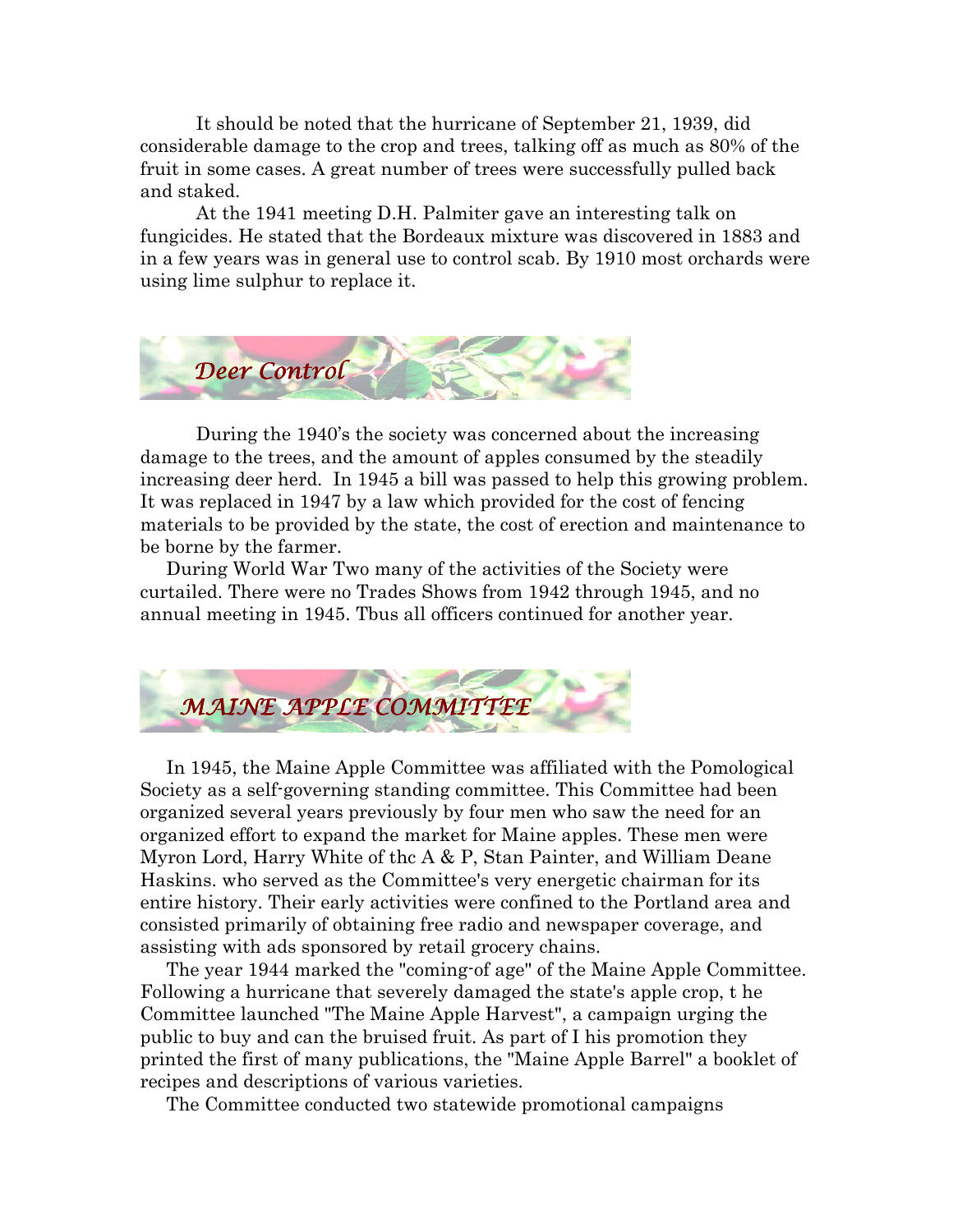each year, utilizing a network of over 1000 grocery stores, National Apple Week in the fall, and Maine Apples on Parade in January. Prizes were awarded to the stores with the most outstanding displays, many of which were quite elaborate, and certainly helped expand the sale of Maine Apples.

 One major endeavor of this committee, like many the brainchild of Chairman Haskins, was the publication of an informative bulletin called "The Maine Applegram". This four-page leaflet was issued 3 or 4 limes a year for several years and was mailed to approximately 800 people including every known apple grower in the state. Its purpose was to acquaint everyone with the programs of the Society and the Committeeman to present problems facing the marketing phase of the industry.

 The State Department of Agriculture and The New York & New England Apple Institute contributed substantial financial support throughout the late '40's and early 50's but both ceased to do so in 1957, citing scarcity of funds. This fact plus the expanding of apple markets, and the increasing promotional activities of the NY & NE Apple Institute led the Committee to disband on June 25,1957. Both the Committee and the Society acknowledged the tremendous contribution of Bill Haskins to the growth of the industry.

 One of the Maine Apple Committee's promotional programs which has been continued by the Society is the annual selection of an Apple Queen. Originally known as "Apple Annie" and dressed in colonial attire, these young ladies have never failed to generate much publicity for the Society and the apple industry as a whole.

 Since the late 1940's the work of selecting a group of semifinalists in the Apple Queen contest has been ably handled by the Granges of the state under the supervision of the State Lecturer. The formal selection process as worked out by Bill Haskins and longtime State Grange. Lecturer Lottie York of Winthrop involves interviews and conversations prior to the final judging on stage at the Lewiston Armory as the climax of the Annual Trades Show. Mr. Haskins' "rule of the three p's" - in order of importance: poise, personality, and pulchritude has been faithfully followed over the years.



 In the mid 1940's many Maine men were returning from military service, and the state's apple industry experienced a major infusion of new blood. They were largely relatives of established growers; young men anxious to make up for time lost during years in the service; men with scores of rudimentary questions - so very rudimentary that they were often unasked in Pomological Society meetings lest the one asking should appear ignorant.

 In recognition of this situation, the Society in 1945 encouraged the formation of a group called the Young Orchardists' Association of Maine to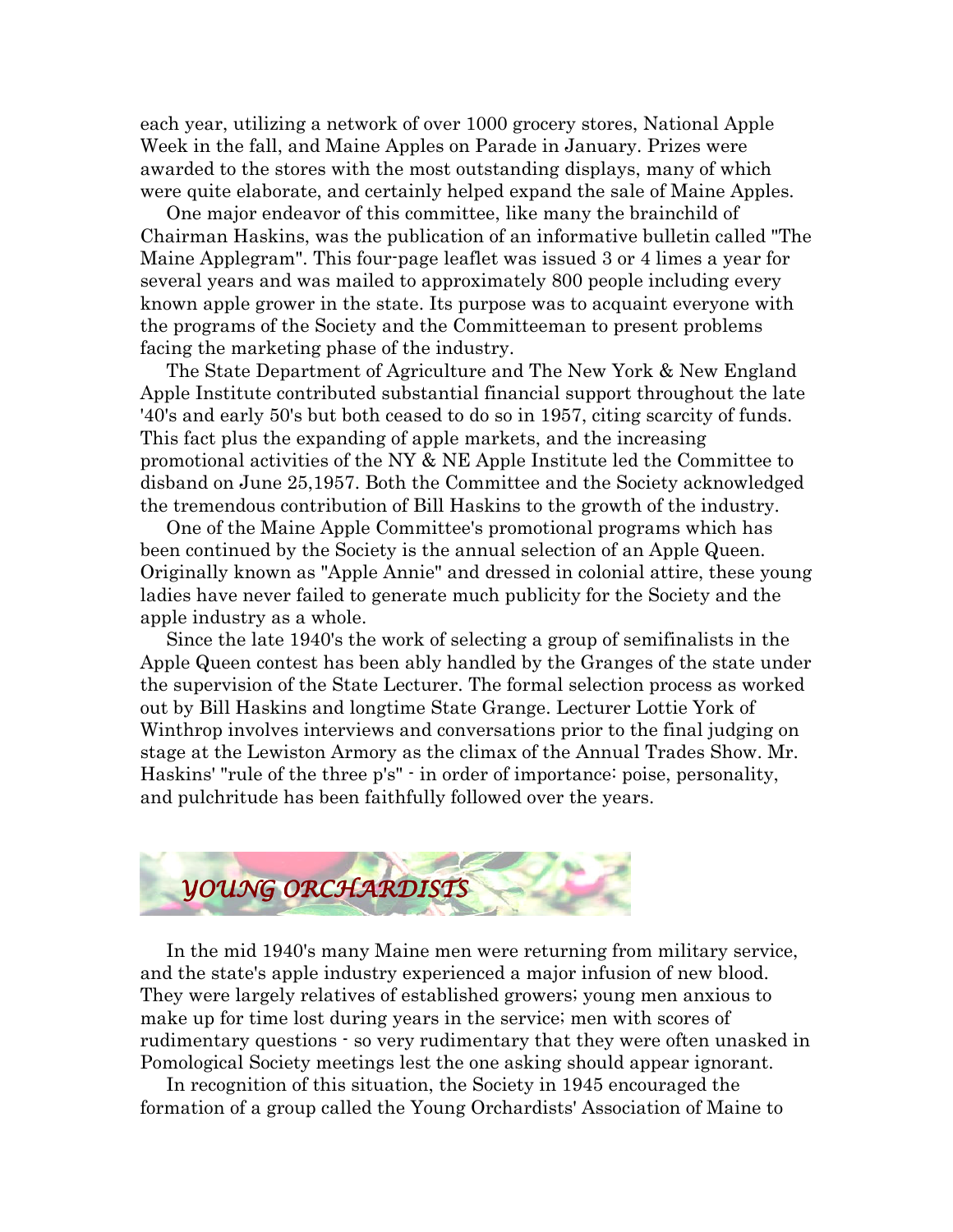promote the learning process of newcomers to the industry and, incidentally, to get them better acquainted among themselves. The Association generally met eight or nine times a year on a regular monthly basis. It had no strict age limitations, and the only basic requirement was for membership in the parent Society. A wide variety of subjects were discussed ranging from "How to Read the Label on a Bag of Fertilizer", through production methods and practices, merchandising, etc., to "Farm Accounting and Insurance Needs".

 During its active years, membership in the Association approximated 20 to 25, and it is interesting to note that at this writing some two-thirds or its members arc still actively connected with orchards which produce at least half of Maine's apple crop. Thus it is readily apparent that the Young Orchardists rapidly became the established orchardists or the state. Their attention became more absorbed by the demands of their own business and of the parent Society. There were relatively few new people coming into the industry, so in 1954 the Executive Committee or the Society voted to "accept the termination or the present Young Orchardists' Association because of declining membership". This Association was simply suspended until such time as further interest might be shown among young orchardists.

 In 1946 the By-laws of the Society were amended so that no officer could be elected to succeed himself more than once. The President and Vicepresidents were to be elected for one-year terms, the Secretary, Treasurer, and members of the Executive Committee for three-year terms. The Executive Committee was to be made up of the President, First Vicepresident, Secretary, Treasurer, three elected members, with the State Horticulturist, and the Second Vice-president serving as advisory members.

 A testimonial luncheon was held for Mr. E. L. White and Mr. T. E. Chase and their wives at the Winter House, Auburn during the 1946 annual meeting. Mr. White had just completed 44 years of devoted service to the Society, 36 years as Secretary. Mr. Chase had served ably as Treasurer for 33 years. With Commissioner of Agriculture A. K. "Binks" Gardner as Toastmaster, many stories of the "good old days" were enjoyed by all.

After a slow start the 1947 apple season remained unique, and will long be remembered.

This year many McIntosh orchards were in blossom the first few days in June. Continued wet weather through May, June, and July raised havoc with a normal spray program and scab grew in abundance. Oyster Shell Scale was troublesome "and Red Mite brought new worries to many. From the first day of August until November eighth, scarcely a drop or rain came, consequently apples due to mature late ripened ahead of schedule and Baldwin drops were numbered with the McIntosh.

Uncontrollable forest fires raged in many parts of York and Oxford counties during the month of October. Orchards in those areas were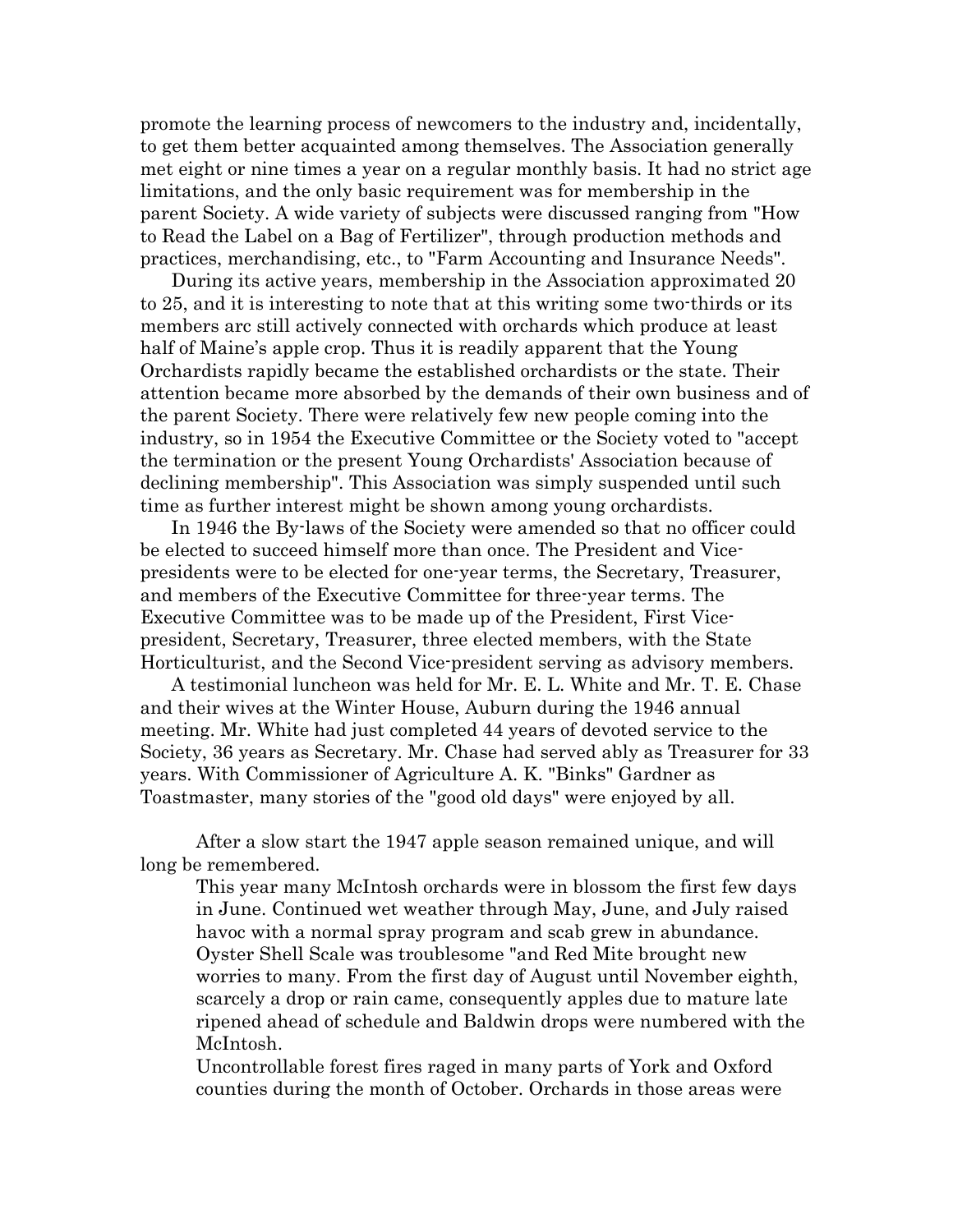threatened but only one grower suffered complete loss. It is regrettable that the highly productive and vigorous orchard, modern cold storage and buildings of Henry Brock were lost in this conflagration.

- - Rockwood Berry, Secretary - - 1948



At the 1948 annual meeting, the  $75<sup>th</sup>$  anniverasay of the Society was celebrated at a banquet with Dean Arthur Derring of Orono as Toastmaster and Commissioner A.K. Gardner as featured speaker. Mr. Gardner spoke of tile early days of orcharding, the organization of the Society and quoted many of the early orchardists. His notes are published in the 1948 annual report, and have been a helpful source for the preparation of this history.

 It is interesting to note that this was apparently the first anniversary celebration held by the Society. No mention had been made of the 25th meeting in 1898: nor, so far as the records show, was the 50th anniversary in 1923 celebrated.

 In a brief but hard-hitting presentation in 1948, John Chandler. Secretary of the New York and New England Apple Institute reported that apple prices would definitely remain low during the 1948 marketing season. He cited high prices for "essential foods"a large citrus crop, and especially the sudden loss of the export market as primary factors.

For the first time that I can remember, we have had practically no exports this year. The reasons are obvious. Practically no foreign country has the money to buy apples, and our fighting forces, which were supplied with an abundance of fresh fruit, have returned from the war. General Marshall is in for a tough fight with Congress to get through the European Recovery Program. I would suggest that we let our Senators and Congressman know that we are behind the Marshall Plan and why. Quite regardless of whether we are Democrats, or Republicans, or Wallace's fellow travelers, we still want a foreign outlet for our apples, that our industry may prosper and that we may eat.

# John Chandler 1948

 In 1949, there appeared to be a renewed interest within the Society to attempt to develop better methods for the marketing of apples. In order to accomplish this goal, President A. B. Ricker suggested that a new and better means of packaging be adopted thus assuring the consumer of an orchard quality fruit. He stated that better understanding and cooperation was needed between the disinterested handlers and producers. It was his opinion that this continued lack of interest resulted in unnecessary bruising. Carlton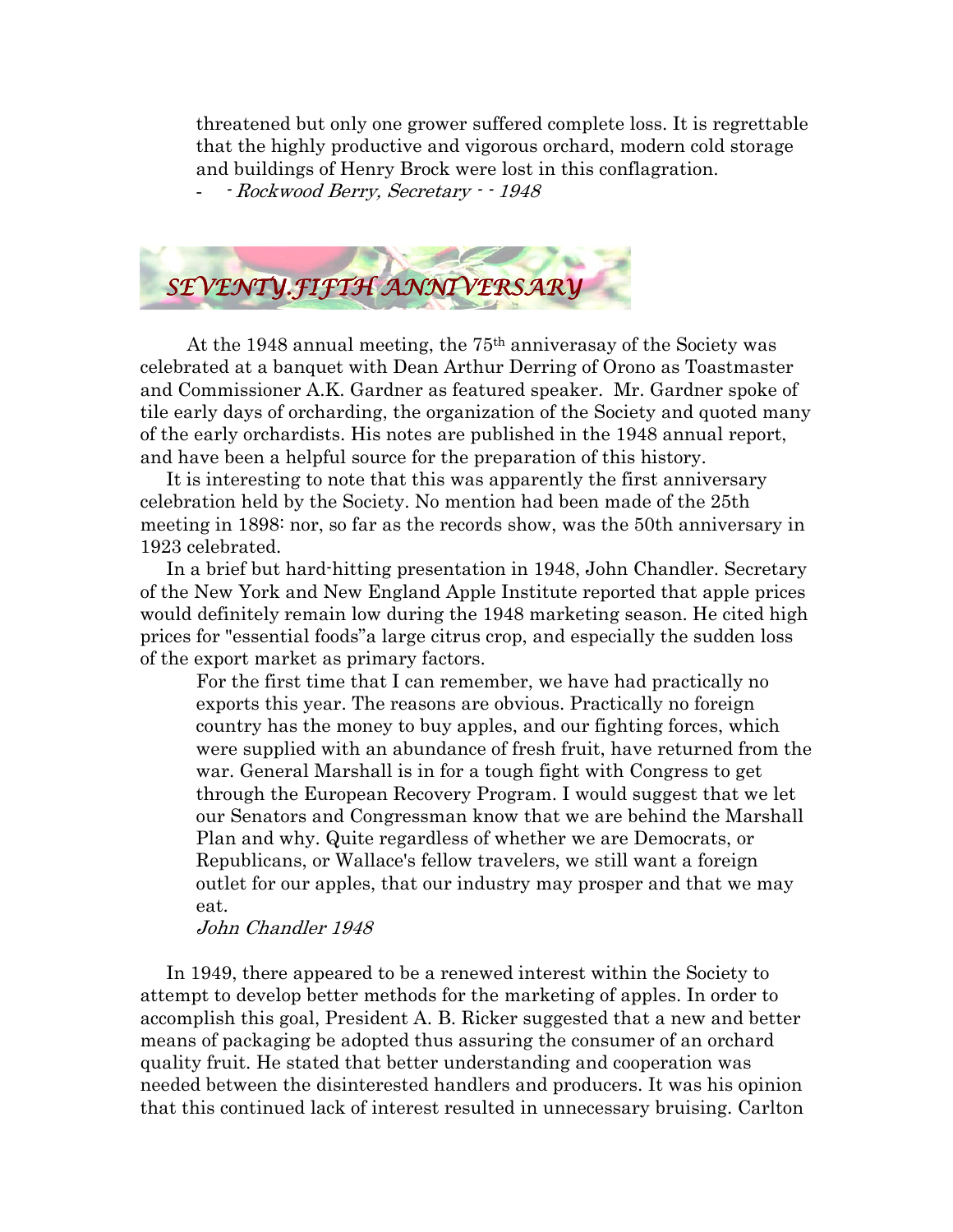S. Fuller drew some conclusions about this subject following an extended series of visits to stores in Maine and throughout New England.

I. The bruised apple situation is serious.

2. Both the grower and the retailer are aware of the situation.

3. Both must cooperate to improve the situation.

4. A reduction of bruises will greatly increase apple sales.

5. Direct store delivery by men who know how to handle apples will help.

6.Packers, distributors, and retailers should seek prepackaging methods, which would reduce bruising and provide the consumer with quality apples.



 In the late 1950's a frequent topic was controlled atmosphere storage. lall' The first CA storage in Maine, other than a small experimental room at Highmoor Farm was constructed by Otto Wallingford of Auburn in 1956. The following year six CA storages were in operation with a total capacity of 78,000 bushel. In 1958 Dr. Max B. Udell of Michigan presented one of the most informative of the many presentations heard by the Society on this subject. He explained in clear terms the scientific principles and structural techniques involved, as well as some of the more common mistakes that had been observed.

The idea of controlled atmosphere storage of fruit is no longer an experiment. It is an actual fact. There is no question in our mind, but that in time to come, the majority of fruit that is taken from storage after the first of January will come out of controlled atmosphere rooms. CA is not necessarily for all growers. Anyone going into CA must approach it with the attitude that there is no margin for error, and must carefully study and be sure he fully understands the operation. - - Max B. Udell. Michigan- - 1958

 In the fall of 1962, following a building boom that saw storage capacity in Maine more than double in six years, there was space for a total of 1,071,012 bushel in Maine storages, including 420,212 bushel in controlled atmosphere storage, all constructed in the preceding six years. This was still insufficient to store the 60% of production, which was recommended for orderly marketing. (The growth of storage facilities in Maine is portrayed graphically as Appendix VI.)

 Several resolutions of interest were adopted at the annual meeting of the Society in 1961. These (I) asked that the Agriculture Marketing Agreement Act of 1937 be amended to include apples, (2) favored the addition of "condition" of the fruit as a mandatory requirement under the Apple and Pear Export Ad, (3) urged those having regulatory authority to give more credence to the opinions or experts, (4) opposed any weakening of the present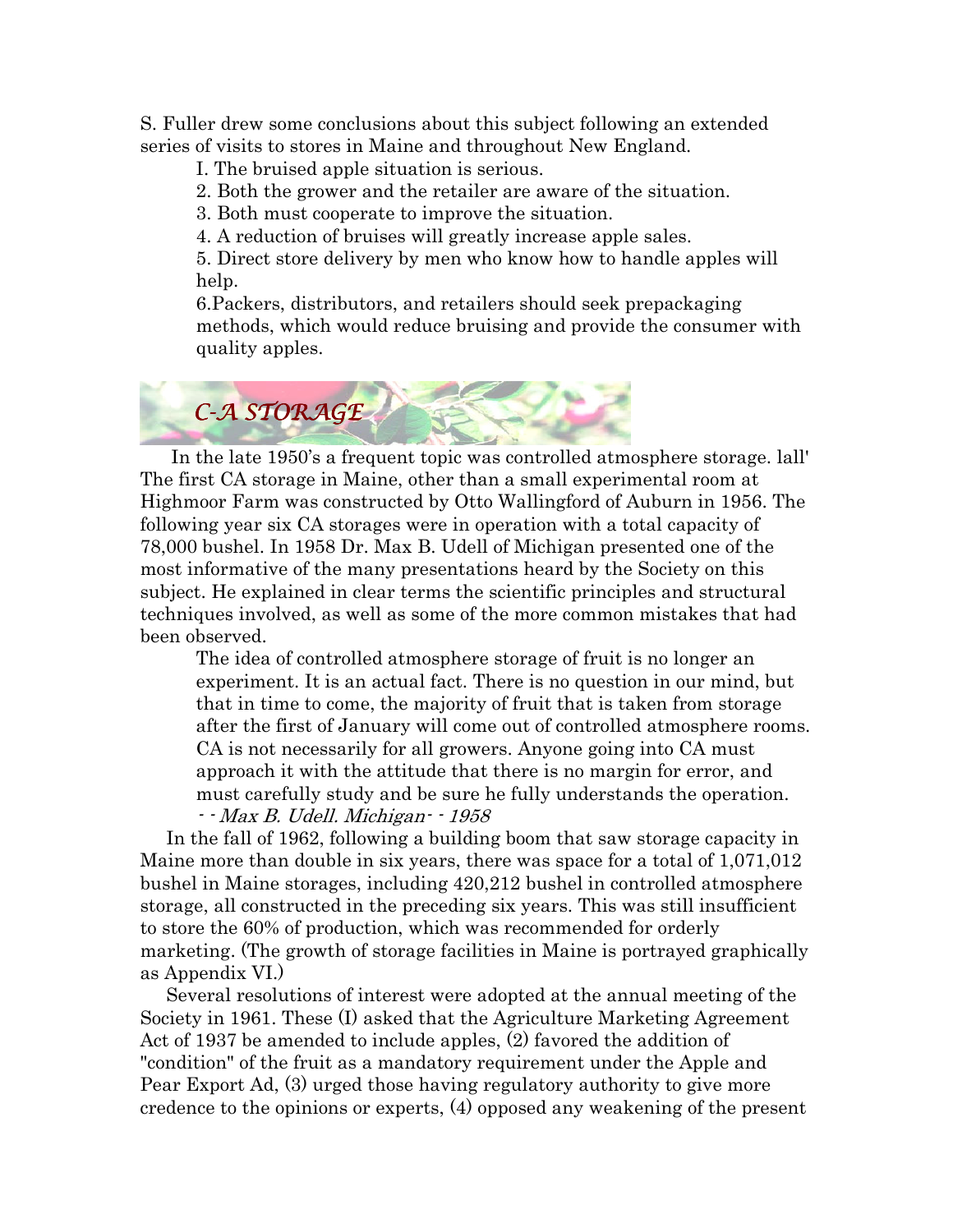standards for cleanliness of Maine Golden Delicious with regard to russeting, and (5) recommended that all labels attached to fruit trees being offered for sale contain, not only the name of the specific scion variety, but also the rootstock and/or interstock that may be employed. Resolution (3) was unusually forceful, and seems worthy of repacking here in its entirety.



 Resolution (5) above, is but one example of the difficulties Maine orchardists have frequently experienced in dealing with nurserymen since "tree agents" first came to the territory of Maine. Probably the most significant development in this troublesome area was the establishment of the Maine Apple Tree Pool in the early 1920's. The Pool was created to stimulate new orchard plantings and to make available top quality planting stock at substantial savings. The assembling of orders and other business details were first handled by the Extension Service, while the Department of Agriculture examined the trees for quality and for freedom from insects and diseases. In the late 1920's following a period of inactivity, the Pool was reestablished, to be handled entirely through the Office of the State Horticulturist in the Department of Agriculture.

 Over the years there have been many high points and changes in the Apple Pool. There was no Pool in 1934 due to the "big freeze", but as a result of this a record 19,000 trees were delivered in 1935. In 1949 direct truck delivery was initiated with convenient unloading points where growers could pick up their order. In operation the Maine Apple Tree Pool is a cooperative buying project. Orders are accepted in fall and winter by the State Horticulturist and cleared with the cooperating nursery. Trees are selected, inspected, and delivered by truck at planting time in the early spring.

 In a talk entitled "Money Making Practices" presented to the Society in 1961, Mr. Rudy Poray, Extension Fruit Specialist, pointed out the availability to orchardists of the IBM bookkeeping system, operated by the Bangor Aroostook Service Bureau and the Cooperative Extension Service. He pointed out the adaptability of this system in handling orchardists' accounts. With this machine one could obtain a financial statement within a matter of minutes. It could also be used in providing income tax and social security forms on short notice.

 The annual meting in 1966 saw some by-law changes which would allow any person to become a member of the Society by signifying his wish to do so and paying annual dues of \$5.00. Any person could become a life member by paying the sum of \$100. This was the first increase in dues in the 93-year history of the Society. Since it's founding annual dues had remained \$1.00, and a life membership had remained \$10. Without considering the ravages of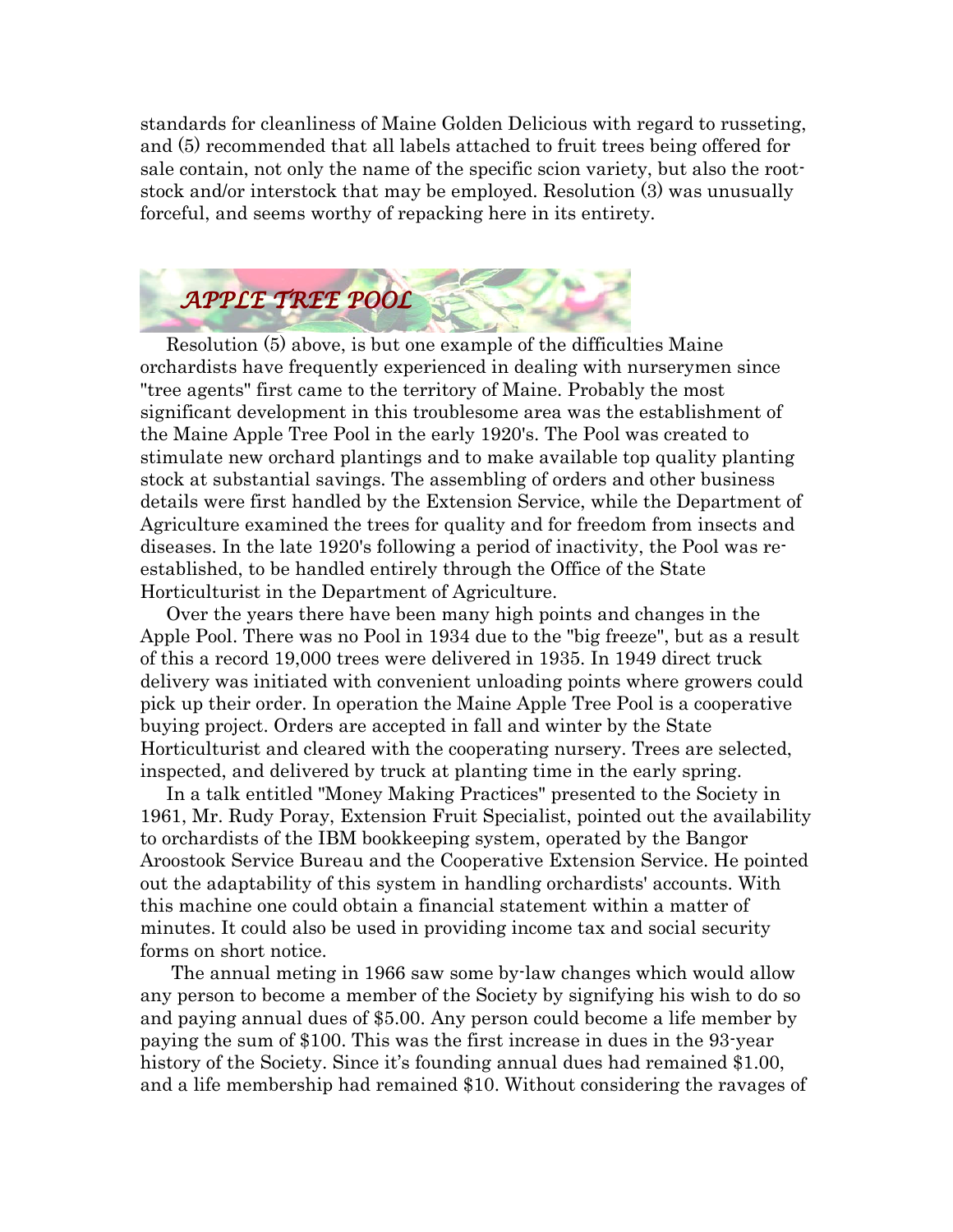inflation this was surely one of the best bargains an orchardist was likely to find.



 Along with the continuing topics pertaining to the science and technology of growing and marketing apples, especially the Maine Mac, two new topics have dominated meetings of the Society in recent years. Both topics concern governmental relations - pesticide regulation, primarily at the state level; and federal restrictions governing the importation of Canadian labor at harvest time.

 The labor problem first surfaced as a series of directives from the Department of Labor concerning the application of minimum wage laws for piecework. The most irritating feature was the failure to consider room, board, and transportation costs as Wages. However, by 1964 there was a movement to exclude all foreign labor following Congressional refusal to renew the law permitting the so-called Bracero Program pertaining to Mexican farm workers.

 Early in 1965, Society President Rufus Prince appointed a Labor Committee consisting of Robert Lovejoy, Acton, and Arch Leavitt, Turner, who became the state's directors of the newly formed New England Apple Council. This committee of two attended 14 major meetings during 1965, which culminated in a united front of growers throughout New England working through the New England Apple Council and with the New England Congressional delegation. They were finally successful, and 325 foreign workers were certified to assist in the Maine harvest.

 This approval, coming just days before the beginning of the 1965 McIntosh harvest, while welcome was still chaotic. Many experienced Canadian workers were not available at so short a notice. Many domestic workers were recruited, but most were inexperienced and mediocre help at best.

The turnover of workers in many orchards was tremendous. Two or three areas experienced heavy losses from drop and over ripeness of harvested fruit because of an inadequate labor supply. The largest percentage of loss is showing up through the packing season, however. Most growers, not only in Maine. But all the New England states are reporting and documenting a much larger percentage than normal of stem punctures, excessive bruising, and off-color fruit due to inexperienced picking.

- Robert B. Lovejoy, Acton  $-1966$ 

 Largely due to the coordinated efforts of growers throughout New England through the New England Apple Council, succeeding years were less damaging to the crop and also to the nerves of the orchardists, but the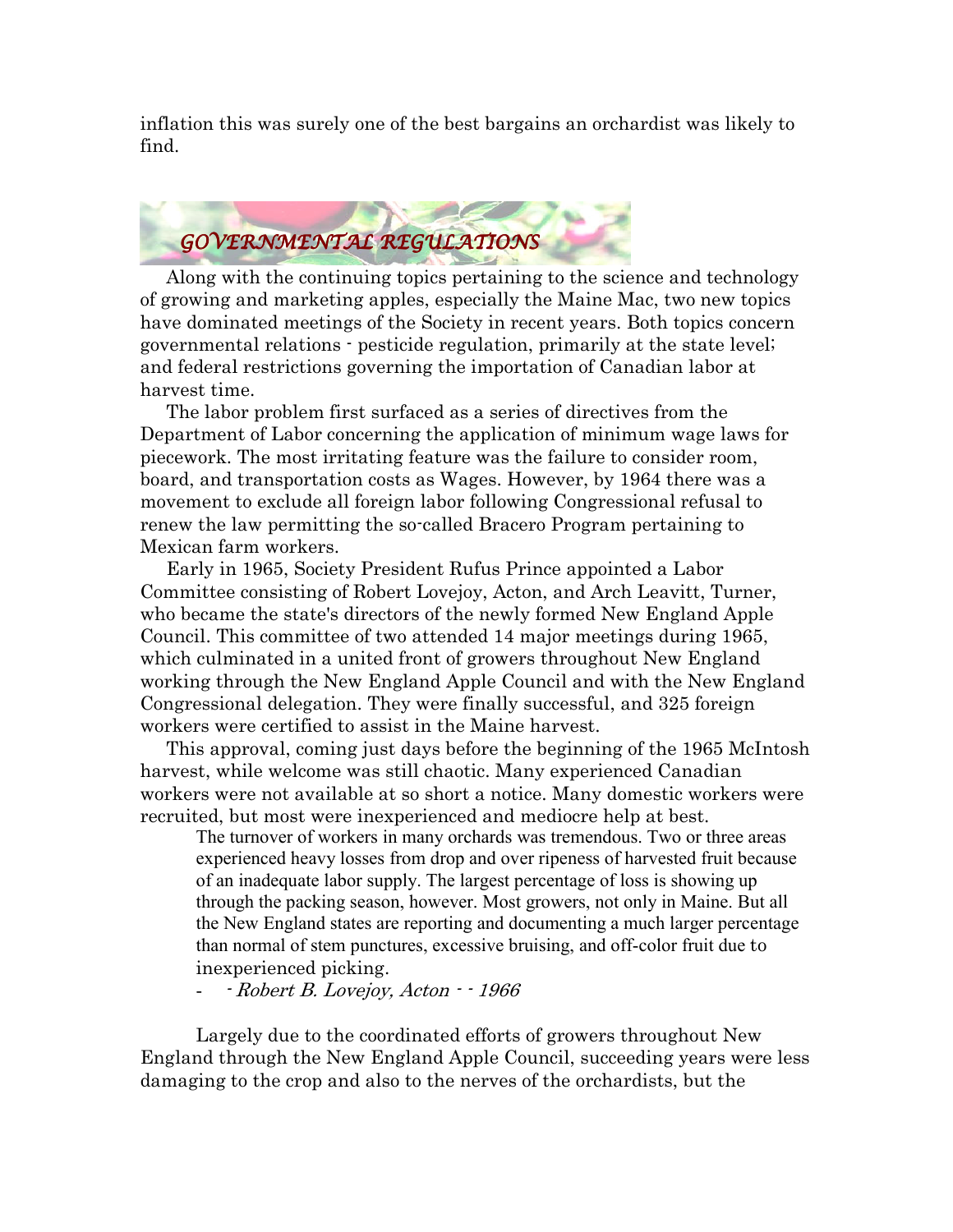problem of sufficient efficient help at the proper time remains a potential hazard of the greatest magnitude.

If our industry in Maine is to grow and remain healthy, we must pledge our minds, our efforts and our dollars to cooperative efforts to obtain sympathetic governmental consideration for the short haul, and to develop new techniques and machines for the long haul. I have every confidence that we can and will . . . but the hour is already late!

- - Rufus Prince, Society President - - 1966

 In his presidential report submitted to the Society at the annual meeting in 1963, Benjamin Chick was especially concerned with pesticide legislation, and the deleterious effect that it could have on Maine agriculture. He noted that much trouble in this regard stemmed from the fact that the people who use pesticides have no part to play in the formulation of legislation pertaining to it. Instead, restrictive, and often unwarranted, bills are frequently presented by people who are opposed to the use of all pesticides. Sensing the need of involvement on the part of the Society, President Chick appointed a committee to formulate legislation for presentation to the 1965 legislature. In appointing this committee, composed of Frank McDonald, chairman, Bob Lovejoy, Rufus Prince, Albion Ricker, and Leo Boulanger, he acknowledged the magnitude of the job and the tremendous amount of work it would entail.

 The committee has remained extremely active, with the full support of the Society in the form .of strong resolutions, and many individual efforts. Particularly active in this matter was Rufus Prince. Ilc assisted the State Board of Pesticide Control in establishing regulations acceptable to the orchardists. On April 23, 1970, he summarized for the Board the position of the Society, that it was desirable to restrict the use of the pesticides commonly known as DDT, Dieldrin, BHC, Aldrin, Endrin, Lindrin, Toxaphene, and Heptachlor. However, The Society feels that their use should be considered in approved situations to control specific pests when acceptable substitutes are not available.

As apple growers, we have much equipment and many tools which we use only occasionally. They are, nevertheless, maintained in good working order for the occasional use, which is invaluable. Pesticides are among the tools, which make it possible for us to produce quality fruit.

In view of the matter of timing, which is often extremely critical to our industry. . . so critical that the delay of a day or two can often mean a very significant difference in the amount of crop damage. . . we would urge that permits, if required, be granted on a full season basis to qualified users, on request, when the potential need for the pesticide exists.

I would point out that many of us have not used a single one of the listed materials for years, yet each of us is extremely vulnerable. It may well be that this year. . . or next year. . . or two years from now. . .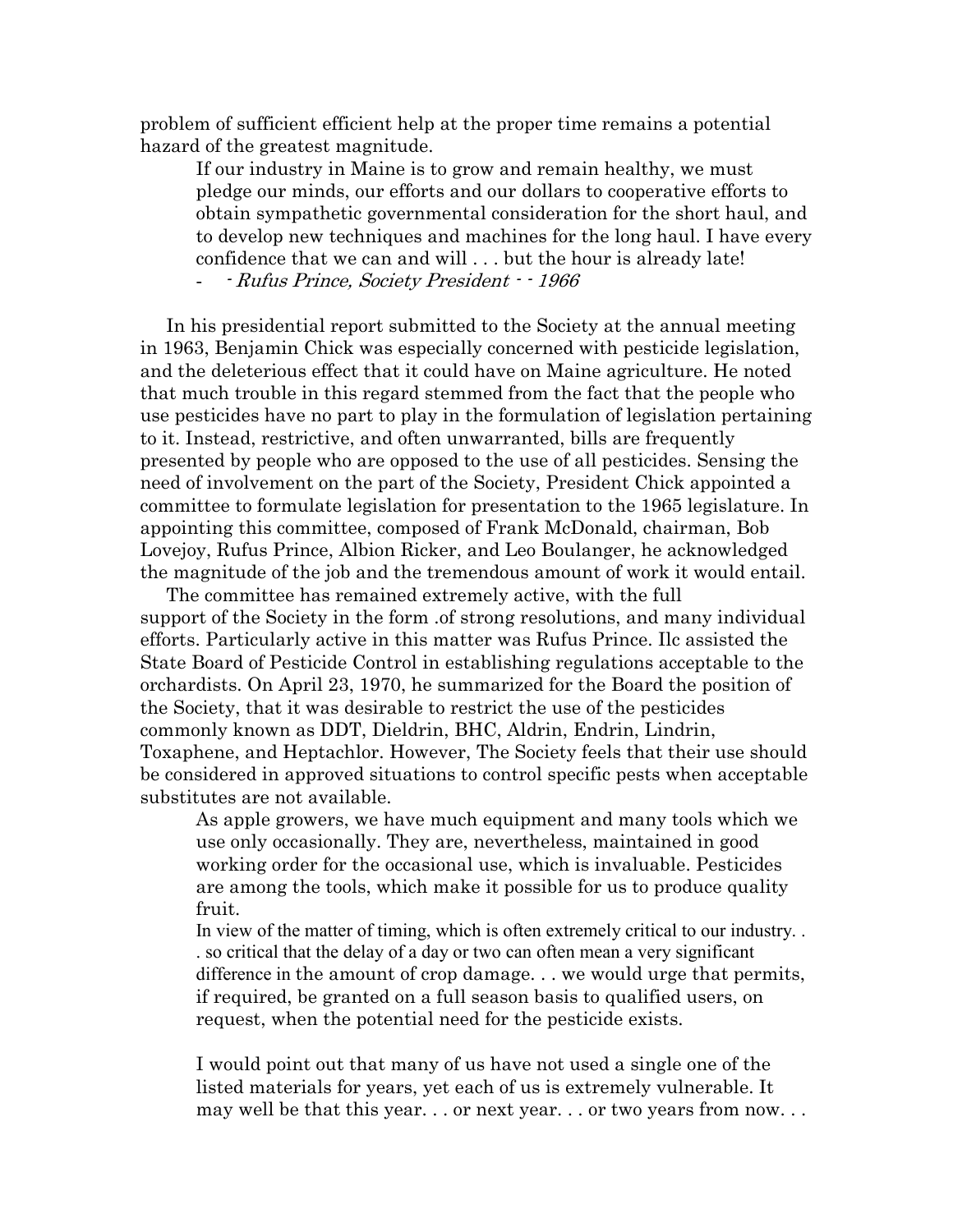a single application of an effective pesticide can make the difference between a quality crop and a failure. Please don't deny us the availability of these tools to be used responsibly in the absence of a reasonable substitute!

- - Rufus Prince, Turner - - 1970

#### SOCIETY MEMBERSHIP

I

|      | Life | Annual | <b>Total Members</b> |
|------|------|--------|----------------------|
| 1875 | 27   | 137    | 164                  |
| 1880 | 75   | 39     | 114                  |
| 1885 | 71   | 60     | 121                  |
| 1890 | 64   | 38     | 102                  |
| 1895 | 103  | 25     | 128                  |
| 1900 | 104  | 25     | 129                  |
| 1905 | 107  | 38     | 145                  |
| 1910 | 132  | 71     | 203                  |
| 1913 | 138  | 125    | 263                  |
| 1915 | 138  | 57     | 195                  |
| 1920 | 171  | 22     | 193                  |
| 1925 | 150  | 34     | 184                  |
| 1930 | 191  | 13     | 204                  |
| 1935 | 160  | 10     | 170                  |
| 1940 | 153  | 27     | 180                  |
| 1945 | 158  | 36     | 194                  |
| 1950 | 168  | 75     | 243                  |
| 1955 | 155  | 80     | 235                  |
| 1960 | 148  | 71     | 219                  |
| 1965 | 159  | 31     | 190                  |
| 1970 | 138  | 47     | 185                  |

### NEW YORK & NEW ENCLAND APPLE INSTITUTE

 The Institute was formed in 1935 as a public relations and advertising organization serving the apple industry of the area now known as "McIntosh Country". It is financed by a voluntary "tax" on the salable apples of member growers, plus donations from wholesalers and other interested parties. Originally one cent a bushel, this assessment has grown to a still modest four cents. The Institute has sponsored a variety of advertising ventures special promotions including all the media all designed to sell apples. The obvious success of the program is shown by the consistency with which most commercial growers "tax" themselves. Each New England State has two members on the Institute's Board of Directors. Those serving from Maine have been:

William J. Ricker, Turner 1935-1939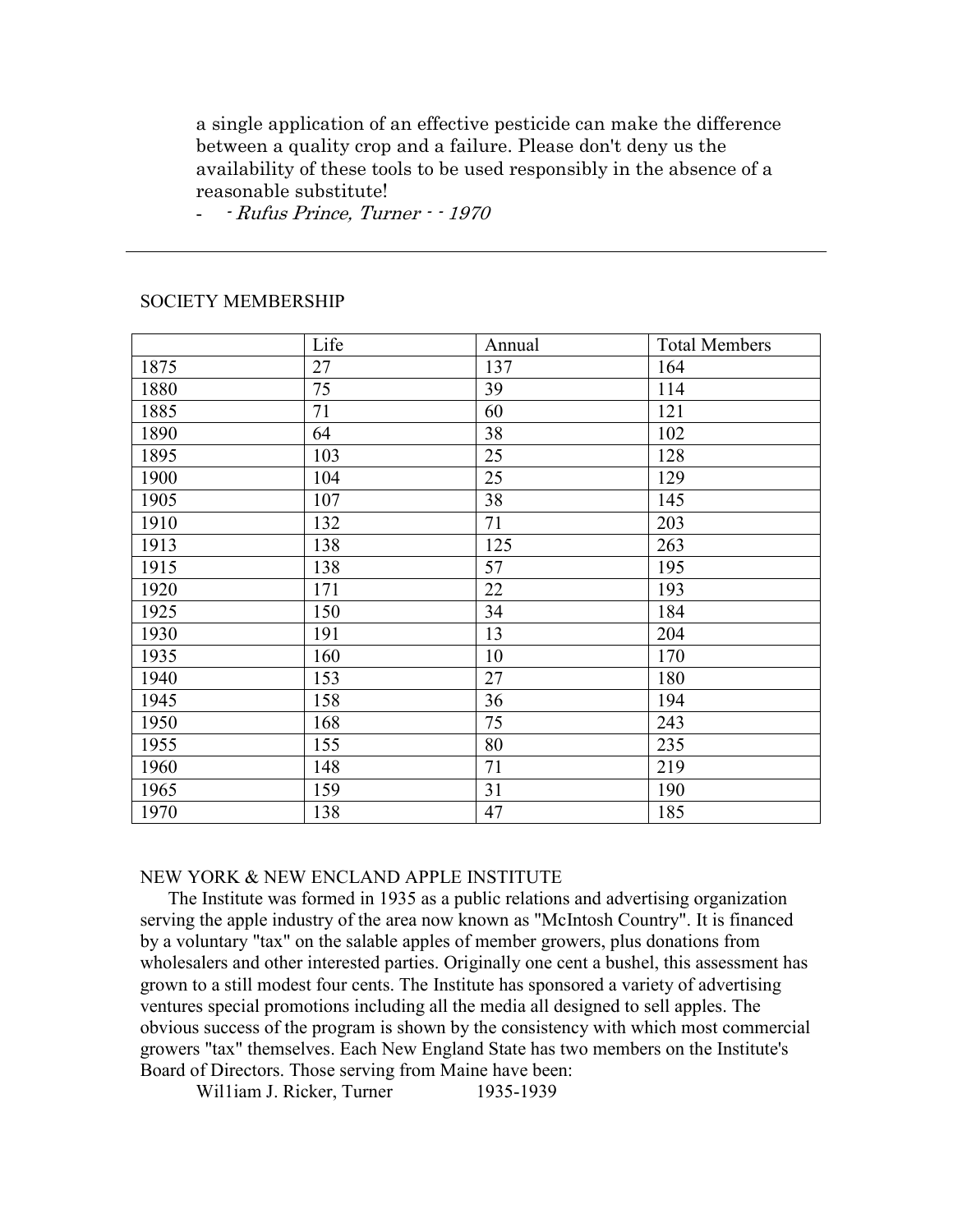| Stanley L. Painter, Monmouth      | 1935-1943   |
|-----------------------------------|-------------|
| Myron Lord, Kezar Falls           | 1940-1943   |
| Wilson Morse, Waterford           | 1944 -1950  |
| (the only Maine man to serve as   |             |
| President of the Institute)       |             |
| Clarence Conant, Hebron           | 1944-1945   |
| Lewis Berry, Livermore Falls      | 1946-1947   |
| Albion Ricker, Turner             | 1948-1952   |
| Rockwood Berry, Livermore Fal1s   | 1951-1959   |
| (now Exec. Sec. of the Institute) |             |
| John Gyger, South Bridgton        | 1956 - 1962 |
| Benjamin Chick, Monmouth          | 1960 - 1968 |
| Arch Leavitt, Turner              | 1963-1967   |
| Donald Ricker, Turner             | 1968-       |
| Robert McDougal, Springvale       | 1969-       |

### NEW ENGLAND APPLE COUNCIL

 This newest cooperative venture of the Society, an organization of commercial orchardists from throughout the New England states, was formed in 1965. The Council's primary function to date has been to expedite negotiations with the Federal Government regarding the use of Canadian labor to harvest apples. Maine has been represented on the Council since it's beginning by Robert Lovejoy of Acton. He has been joined by Arch Leavitt, George Powers, Arthur Chick. and Eugene Wallingford.

One of the great needs of the fruit industry of our State, and the first calling for attention at tills stage of our progress is cold storage.

- - Ziba A. Gilbert, Turner - - 1902

### APPENDIX IV-A Tree COUNT BY Variety IN MAINE COMMERCIAL ORCHARDS\*

|                     | 1925       |          |         |               | 1940       |         |         |               |
|---------------------|------------|----------|---------|---------------|------------|---------|---------|---------------|
| Variety             | Nonbearing | Bearing  | Total   | $\frac{0}{0}$ | Nonbearing | Bearing | Total   | $\frac{0}{0}$ |
| Baldwin             | II,487     | 126,977' | 138,464 | 32.6          | 2,025      | 14,792  | 16,817  | <b>8.1</b>    |
| <b>Ben Davis</b>    | I,702      | 66,171   | 67,873  | 16.0          | 25         | 4,114   | 4,139   | 2.0           |
| Cortland            |            |          |         |               | 13,492     | 4,935   | 18,427  | 8.8           |
| Delicious, Red      | 8,264      | 2,685    | 10,949  | 2.6           | 13,065     | II,022  | 24,087  | <b>II.5</b>   |
| Delicious, GoIden   | I,987      | 30       | 2,017   | 0.5           |            |         |         |               |
| Gravenstein         | 814        | 3,551    | 4,365   | <b>1.0</b>    | 556        | 712     | I,268   | 0.6           |
| McIntosh, Early     |            |          |         |               |            |         |         |               |
| <b>MCINTOSH</b>     | 27,580     | 15,978   | 43,558  | 10.2          | 48,271     | 56,399  | 104,670 | 50.0          |
| <b>Northern Spy</b> | 3,668      | 18,923   | 22,591  | 5.3           | 3,727      | 9,198   | 12,925  | 6.2           |
| R. I. Greening      | 245        | 9,543    | 9,788   | 2.3           | 301        | 676     | 977     | 0.5           |
| <b>Stark</b>        | 6,786      | 26,369   | 33,155  | 7.8           | 117        | 4,453   | 4,570   | 2.2           |
| Wealthy             | 5,816      | 7,154    | 12,970  | 3.0           | 1,256      | 5,194   | 6,450   | 3.1           |
| <b>Wolf River</b>   | 6,408      | 12,191   | 18,599  | 4.4           | $=$ $=$    | 3,062   | 3,062   | 1.5           |
| Other Varieties     | 7,663      | 53,188   | 60,851  | 14.2          | 5,916      | 5,527   | II,443  | 5.5           |
| <b>TOTAL</b>        | 82,420     | 342,760  | 425,180 | 100.0         | 88,751     | 120,084 | 208,835 | 100.0         |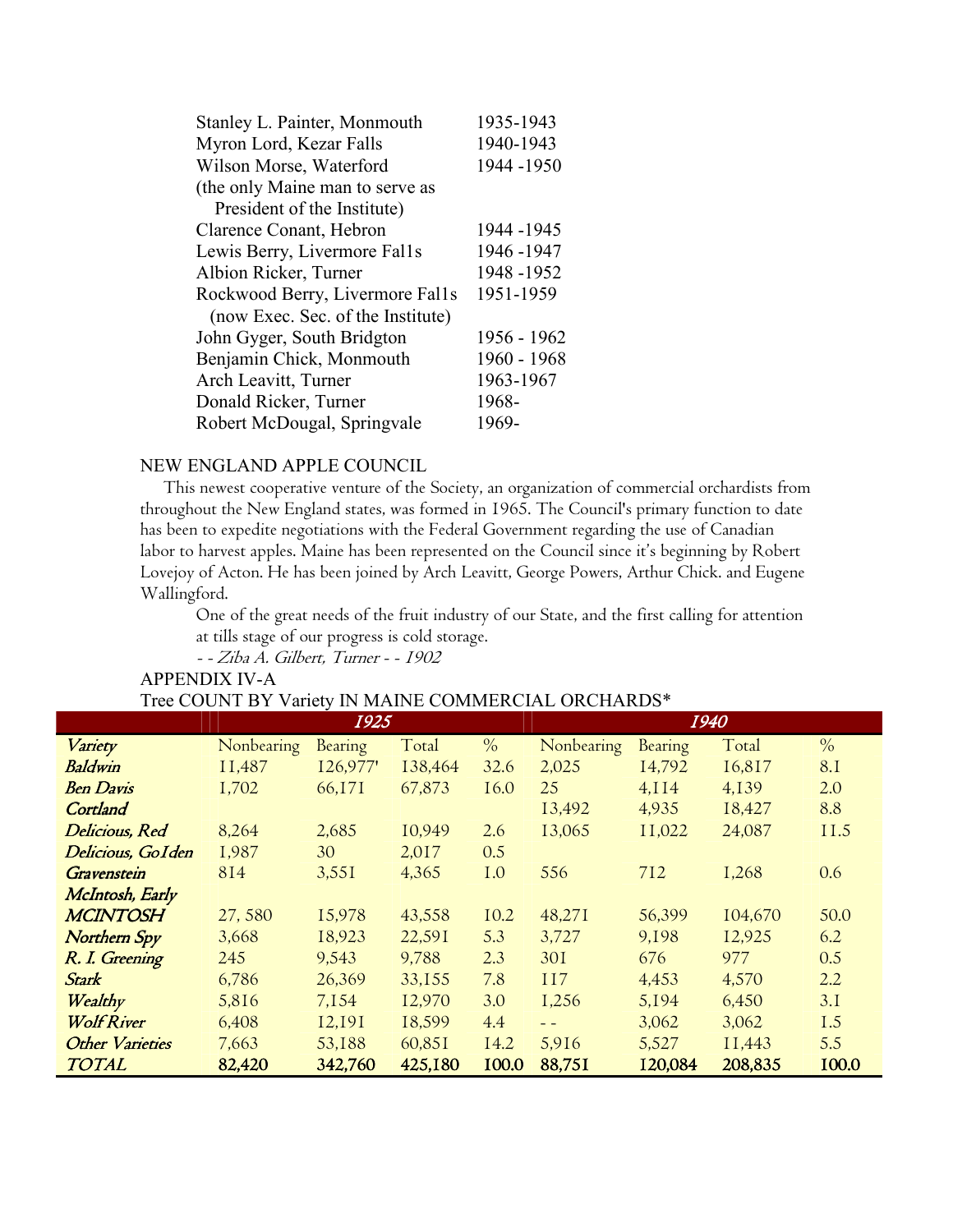\*Commercial orchards are defined as those with 100 or more trees.

|                        |            | 1955    |         |               |            | 1970    |         |               |
|------------------------|------------|---------|---------|---------------|------------|---------|---------|---------------|
| Variety                | Nonbearing | Bearing | Total   | $\frac{0}{0}$ | Nonbearing | Bearing | Total   | $\frac{0}{0}$ |
| <b>Baldwin</b>         | 135        | 3,786   | 3,921   | 2.3           | 4I         | 1.911   | 1,952   | 0.6           |
| <b>Ben Davis</b>       |            |         |         |               |            |         |         |               |
| Cortland               | 4,691      | 12,140  | 16,831  | 9.7           | 4,574      | 20,096  | 24,670  | 7.7           |
| Delicious, Red         | 6,256      | II,066  | 17,322  | 10.0          | 15,313     | 32,913  | 48,226  | 14.9          |
| Delicious, GoIden      | 8,342      | 5,098   | 13,440  | 7.7           | 3,969      | 16,663  | 20,632  | 6.3           |
| Gravenstein            | 68         | 139     | 207     | 0.1           |            |         |         |               |
| McIntosh, Early        | 3,003      | 2,677   | 5,680   | 3.3           | 2,144      | 7,610   | 9,754   | 3.1           |
| <b>MCINTOSH</b>        | 21,095     | 73,965  | 95,060  | 54.6          | 74,982     | 120,692 | 195,674 | 60.6          |
| <b>Northern Spy</b>    | I,809      | 10,126  | II,935  | 6.8           | 225        | 4,407   | 4,632   | <b>I.4</b>    |
| R. I. Greening         | 27         | 453     | 480     | 0.3           |            |         |         |               |
| <b>Stark</b>           |            |         |         |               |            |         |         |               |
| Wealthy                | <b>I64</b> | 1,830   | 1,994   | I.I           | 7          | 867     | 874     | 0.3           |
| <b>Wolf River</b>      |            |         |         |               |            |         |         |               |
| <b>Other Varieties</b> | 2,984      | 4,134   | 7,118   | 4.1           | 6,621      | 9,886   | 16,507  | 5.1           |
| <b>TOTAL</b>           | 48,574     | 125,414 | 173,988 | 100.0         | 107,876    | 215,045 | 322,921 | 100.0         |

#### APPENDIX IV-B

| COMMERCIAL ORCHARDS - TOTAL ORCHARD PICTURE    |                                                      |                            |  |  |  |
|------------------------------------------------|------------------------------------------------------|----------------------------|--|--|--|
|                                                | <b>Commercial Orchards</b>                           | All Orchards in Maine      |  |  |  |
| 1925                                           | 956 farms                                            | 35,561 farms               |  |  |  |
|                                                | 425,180 trees                                        | 2,877, 028 trees           |  |  |  |
| 445 trees per farm<br>average                  |                                                      | average 82 trees per farm  |  |  |  |
|                                                | 15% of total trees were in commercial orchards       |                            |  |  |  |
| 1940                                           | 266 farms                                            | $12,025$ farms             |  |  |  |
|                                                | 208,835 trees                                        | 662,693 trees              |  |  |  |
|                                                | average 785 trees per farm average 55 trees per farm |                            |  |  |  |
|                                                | 32% of total trees were in commercial orchards       |                            |  |  |  |
| 1955                                           | 119 farms                                            | $1,943$ farms              |  |  |  |
|                                                | 173,988 trees                                        | 384,733 trees              |  |  |  |
|                                                | average 1,462 trecs per farm                         | average 202 trees per farm |  |  |  |
| 45% of total trees were in commercial orchards |                                                      |                            |  |  |  |
| 1965                                           | 130 farms                                            | 885 farms                  |  |  |  |
|                                                | 240,790 trees                                        | 324,048 trees              |  |  |  |
|                                                | average 1,852 trees per farm                         | average 377 trees per farm |  |  |  |
| 74% of total trees were in commercial orchards |                                                      |                            |  |  |  |
| 1970                                           | 167 farms                                            | 322,921 trees              |  |  |  |
| average 1,934 trees per farm                   |                                                      |                            |  |  |  |
| (Note: 1970 Census records not yet available)  |                                                      |                            |  |  |  |